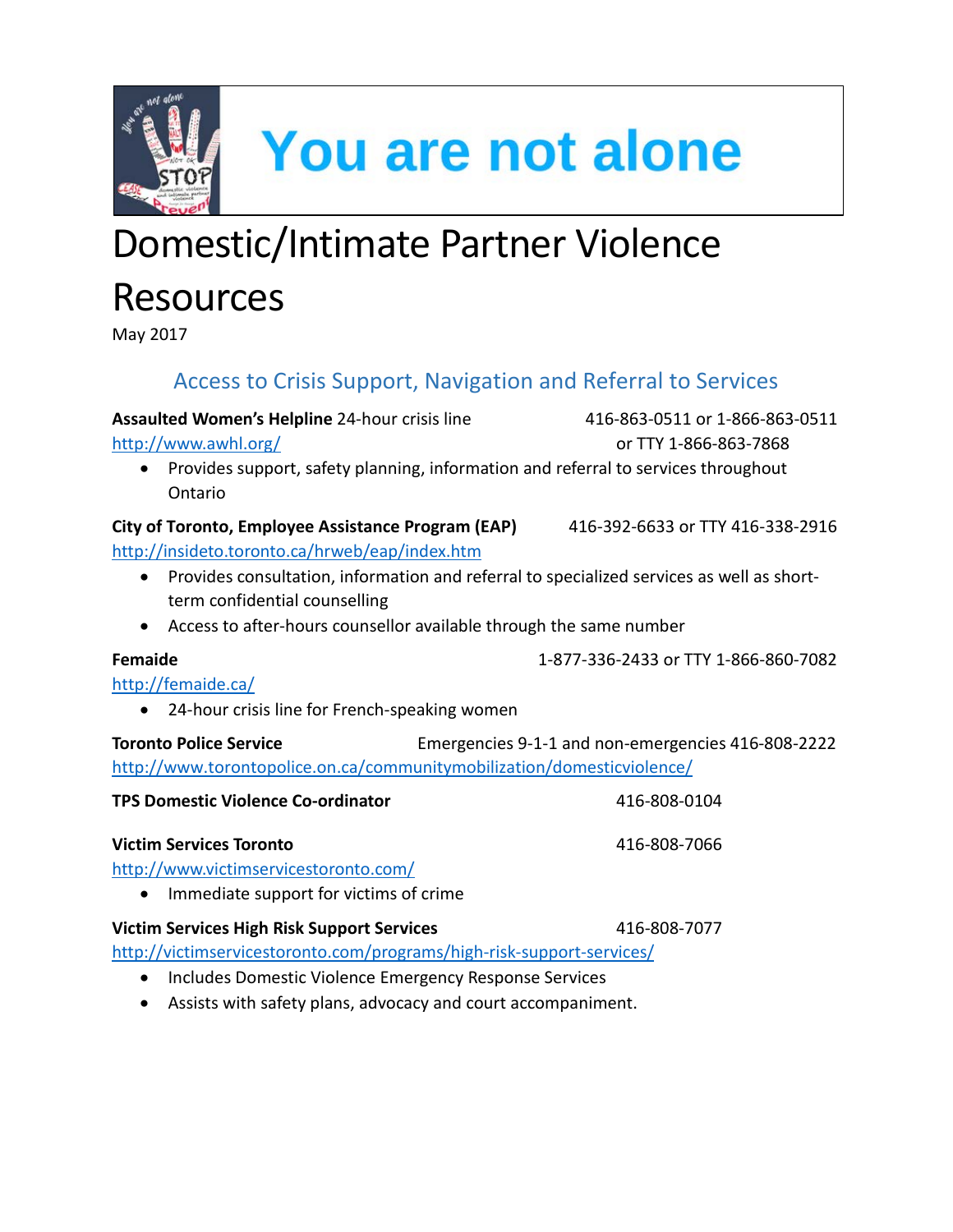## Assistance with Criminal and Family Court Proceedings

#### **Victim Support Line** 416-314-2447 or 1-888-579-2888

<http://www.attorneygeneral.jus.gov.on.ca/english/ovss/programs.php>

- Assists victims once charges have been laid
- Provides information about the criminal justice system
- Provides information on status of adult offenders including parole hearing dates, decisions, escapes and release dates
- Facilitates registration with the Victim Notification System
- Refers to victim/witness assistance and other support programs
- Connects with family court support worker programs

#### **Family Court Support Worker Program** 416-314-2447 or 1-888-579-2888

[https://www.attorneygeneral.jus.gov.on.ca/english/ovss/family\\_court\\_support\\_worker\\_progra](https://www.attorneygeneral.jus.gov.on.ca/english/ovss/family_court_support_worker_program/) [m/](https://www.attorneygeneral.jus.gov.on.ca/english/ovss/family_court_support_worker_program/)

- Provides information about family court processes
- Helps victims prepare for family court proceedings
- Refers victims to specialized services and supports
- Assists with safety planning including getting to/from court safely

| <b>Barbra Schlifer Commemorative Clinic (Toronto)</b><br>http://schliferclinic.com/ | 416-323-9149                   |
|-------------------------------------------------------------------------------------|--------------------------------|
| Women & Children's Shelter (Barrie)<br>http://barrieshelter.com/                    | 705-728-2544 or 1-800-461-1716 |
| <b>India Rainbow Community Services (Brampton)</b><br>http://indiarainbow.org/      | 905-275-2369                   |
| <b>Yellow Brick House (Newmarket)</b><br>http://www.yellowbrickhouse.org/           | 1-800-263-3247                 |
| Luke's Place (Oshawa)<br>$<a href="http://l1/l1</a>$                                | 905-728-0978 or 1-866-516-3116 |

<http://lukesplace.ca/>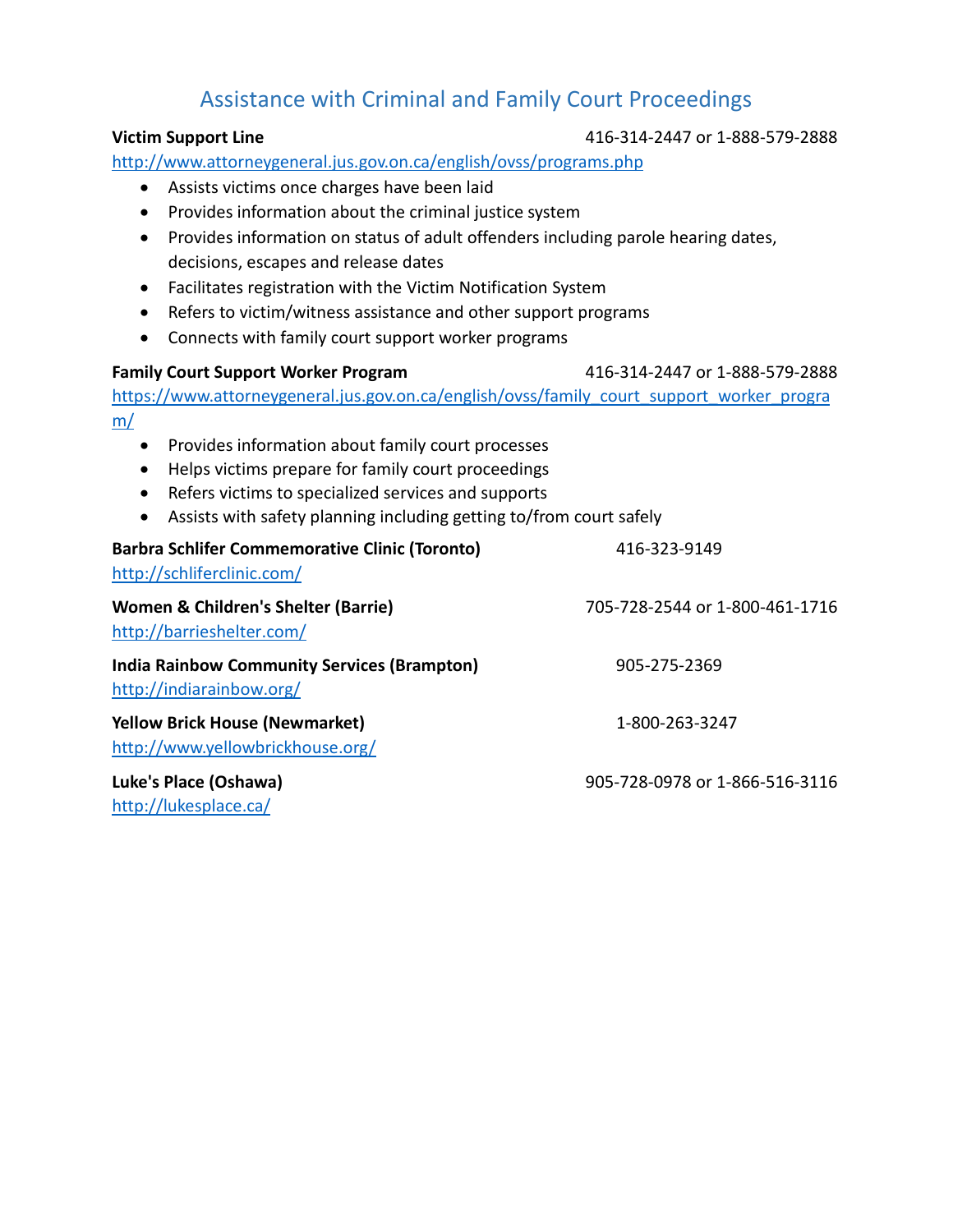## Justices of the Peace

#### <http://www.ontariocourts.ca/ocj/how-do-i/find-a-justice-of-the-peace>

- Alternate route to request laying of charges
- Issuing of Peace Bond Applications
- Commissioner for taking Affidavits

| Metro East              | 416-325-0354 |
|-------------------------|--------------|
| <b>Metro North</b>      | 416-314-4213 |
| <b>Metro West</b>       | 416-314-3973 |
| <b>College Park</b>     | 416-325-8967 |
| Old City Hall, Room 159 | 416-327-5179 |

## Ontario Courts, Superior Court of Justice, 393 University Ave.

#### **Family Court, 10<sup>th</sup> Floor 10th Floor 116-327-5542**

- Forms for Exclusive Possession (of matrimonial home) Order
- Application for Restraining Orders [http://www.attorneygeneral.jus.gov.on.ca/english/family/guides/restrai](http://www.attorneygeneral.jus.gov.on.ca/english/family/guides/restraining_order/) [ning\\_order/](http://www.attorneygeneral.jus.gov.on.ca/english/family/guides/restraining_order/)

#### **Office of the Children's Lawyer, 14<sup>th</sup> Floor** 416-314-8000

## Integrated Domestic Violence Court Toronto

#### <http://www.ontariocourts.ca/ocj/integrated-domestic-violence-court/>

- Single judge hears both family and criminal law cases related to one family which involve domestic violence
- Charges may include assault, stalking and failure to comply with previous court orders
- Disposition may include referral to Partner Assault Response (PAR) programs and coordinated prosecution

#### **311 Jarvis St., Courtroom 10** 416-327-6868

[Victim/Witness Assistance Programs -](http://www.torontopolice.on.ca/community/domesticviolence/vwapcontact.php) Toronto

http://www.torontopolice.on.ca/community/domesticviolence/vwapcontact.php

| <b>College Park</b>                  | 416-325-6117 |
|--------------------------------------|--------------|
| <b>Old City Hall</b>                 | 416-327-5959 |
| 311 Jarvis St. (Family Court)        | 416-212-1452 |
| 361 University Ave. (Superior Court) | 416-327-5946 |
| <b>Etobicoke (Metro West)</b>        | 416-314-3944 |
| <b>North York</b>                    | 416-314-0009 |
| Scarborough                          | 416-325-0351 |
| <b>Toronto Region</b>                | 416-212-1310 |
| <b>Central Region</b>                | 905-853-4852 |
| <b>Central West Region</b>           | 905-521-7590 |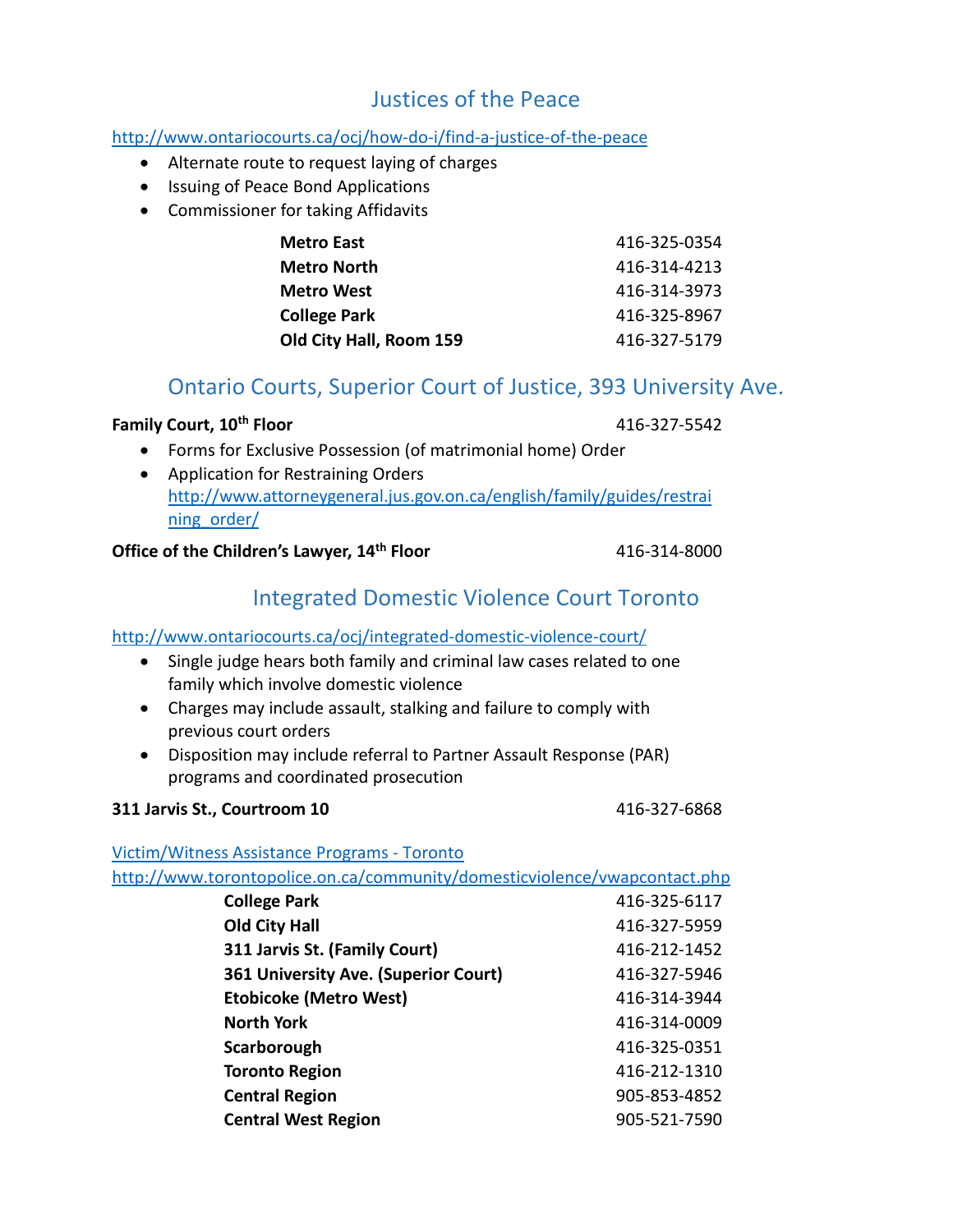## Obtaining Legal Advice

#### Family Law Information Centres

<http://www.attorneygeneral.jus.gov.on.ca/english/family/infoctr.php>

- Free summary legal advice
- Information about legal services and court processes
- Assistance in completing court forms and documents
- Scheduling for Mandatory Information Sessions

| Toronto - 311 Jarvis St.                           | 416-326-1694                   |
|----------------------------------------------------|--------------------------------|
| North York - 47 Sheppard Ave. E.                   | 416-250-6161                   |
| Toronto - 393 University Ave. Suite 900            | 416-593-5393                   |
| <b>Barrie - 75 Mulcaster Street</b>                | 705-739-6446                   |
| Durham Region - 150 Bond St E., Oshawa             | 905-579-1988 or 1-877-294-6529 |
| <b>Milton - 491 Steeles Avenue East</b>            | 905-878-7281 x 3447            |
| Peel Region - 7755 Hurontario St, Rm 280, Brampton | 905-456-4700 x 5454            |
| York Region - 50 Eagle Street West, 2nd Floor      | 853-4809 x 6223                |

Legal Aid Ontario 416-979-1446 or 1-800-668-8258

[http://www.legalaid.on.ca/en/getting/type\\_domesticviolence.asp](http://www.legalaid.on.ca/en/getting/type_domesticviolence.asp)

- Provides a free, two-hour, emergency consultation to anyone experiencing domestic violence
- Gives lower income people access to additional funded legal services

**Brampton** 905-453-1723

• Applicants must apply for a [Legal Aid Certificate](http://www.legalaid.on.ca/en/getting/eligibility.asp) and be approved to receive ongoing services

<http://www.legalaid.on.ca/en/getting/eligibility.asp>

**Toronto Family Law Office, 393 University Av, Ste. 420** 416-348-0001 or 1-800-331-9618 **Toronto** 416-598-0200 **Etobicoke** 416-237-1216 **North York** 416-730-1588 **Scarborough** 416-750-7172 **Oakville** 905-845-7591

#### Duty Counsel

<http://www.legalaid.on.ca/en/contact/contact.asp?type=dc>

• Lawyers at courthouses who can give immediate, legal assistance to low-income people who appear in court without a lawyer

| Toronto                     | 416-327-2064 |
|-----------------------------|--------------|
| <b>Brampton Courthouse</b>  | 905-456-4700 |
| <b>Newmarket Courthouse</b> | 905-836-8580 |
| <b>Oshawa Courthouse</b>    | 905-979-1251 |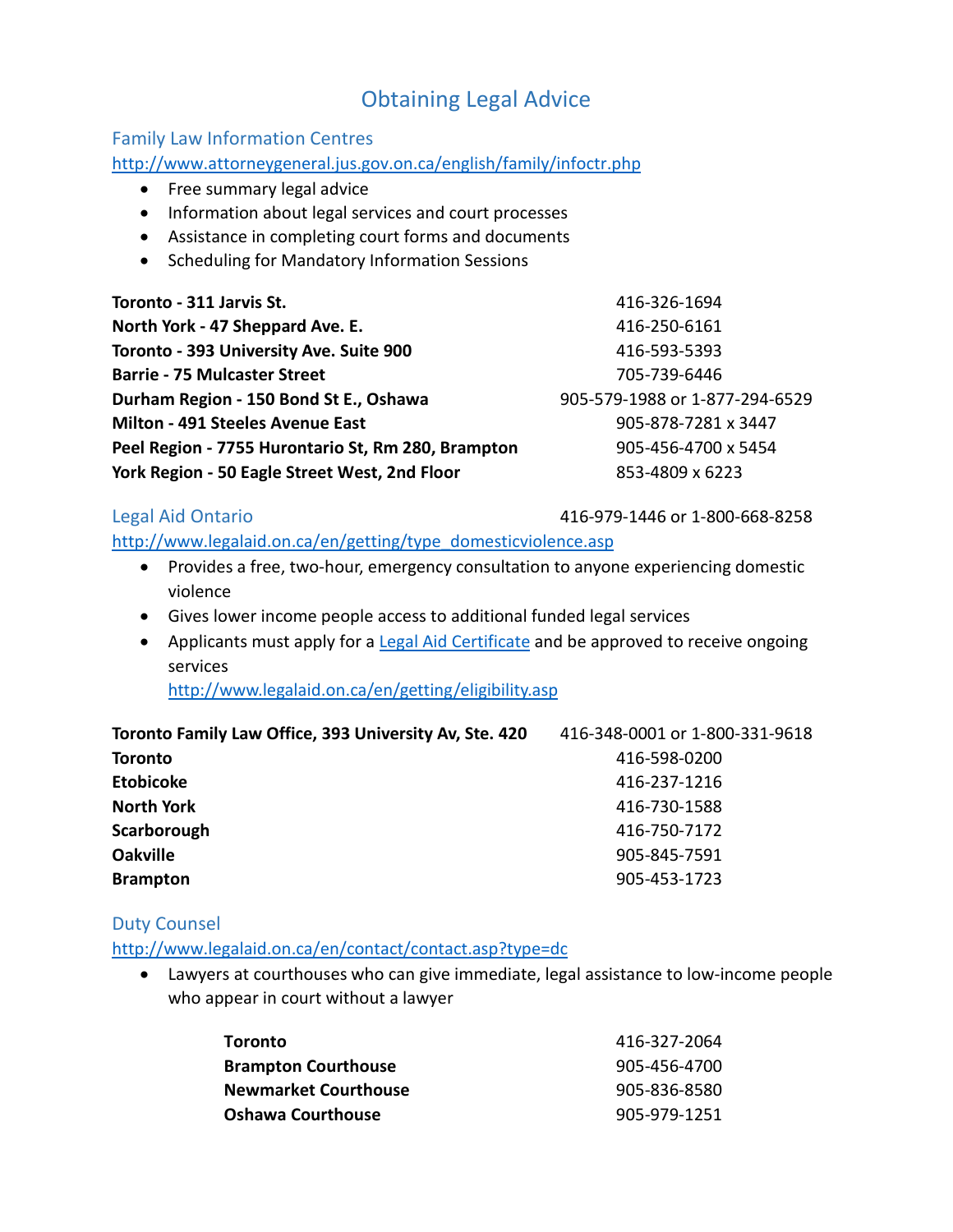## Community Legal Services

(Some clinic services limited by income testing and catchment area) **The Law Society of Upper Canada, Lawyer Referral Service** 416-947-3315 or 1-800-668-7380 <http://www1.lsuc.on.ca/LawyerParalegalDirectory/index.jsp> **Legal Aid Ontario** 1-800-668-8258 [http://www.legalaid.on.ca/en/getting/type\\_domesticviolence.asp](http://www.legalaid.on.ca/en/getting/type_domesticviolence.asp) • Free emergency two-hour consultation for domestic violence **Barbra Schlifer Commemorative Clinic** 416-323-9149 <http://www.schliferclinic.com/> **Downtown Legal Services (University of Toronto Law School)** 416 978-6447 <http://www.downtownlegalservices.ca/> **Metro Toronto Chinese and Southeast Asian Legal Clinic** 416-971-9674 <http://mtcsalc.org/en/> **Parkdale Community Legal Services 1996 12411 416-531-2411** <http://www.parkdalelegal.org/> **Unison Community Legal Services 116-645-7575 x 3** <http://unisonhcs.org/community-services/legal-services/> **Rexdale Community Legal Clinic** 416-741-5201 <http://www.rexdalecommunitylegalclinic.ca/> **York Community Services** 416-653-5400 <http://www.ycservices.com/> **Community & Legal Aid Services Program** 416-736-5029 **(Osgoode Hall Law School, York University)** [https://www.osgoode.yorku.ca/community-clinics/welcome-community-legal-aid-services](https://www.osgoode.yorku.ca/community-clinics/welcome-community-legal-aid-services-programme-clasp/)[programme-clasp/](https://www.osgoode.yorku.ca/community-clinics/welcome-community-legal-aid-services-programme-clasp/) **Criminal Injuries Compensation Board** 416-326-2900 or 1-800-372-7463 <http://www.cicb.gov.on.ca/>

## Obtaining Financial Support for Dependent Children

| <b>Family Responsibility Office (FRO)</b>                                             | 416-326-1818 or 1-800-267-7263 |
|---------------------------------------------------------------------------------------|--------------------------------|
| http://www.mcss.gov.on.ca/en/mcss/programs/familyResponsibility/                      |                                |
| • Collects, distributes and enforces court-ordered child and spousal support payments |                                |

**FRO - Customer Service Unit** 416-243-1909 or 1-888-815-2757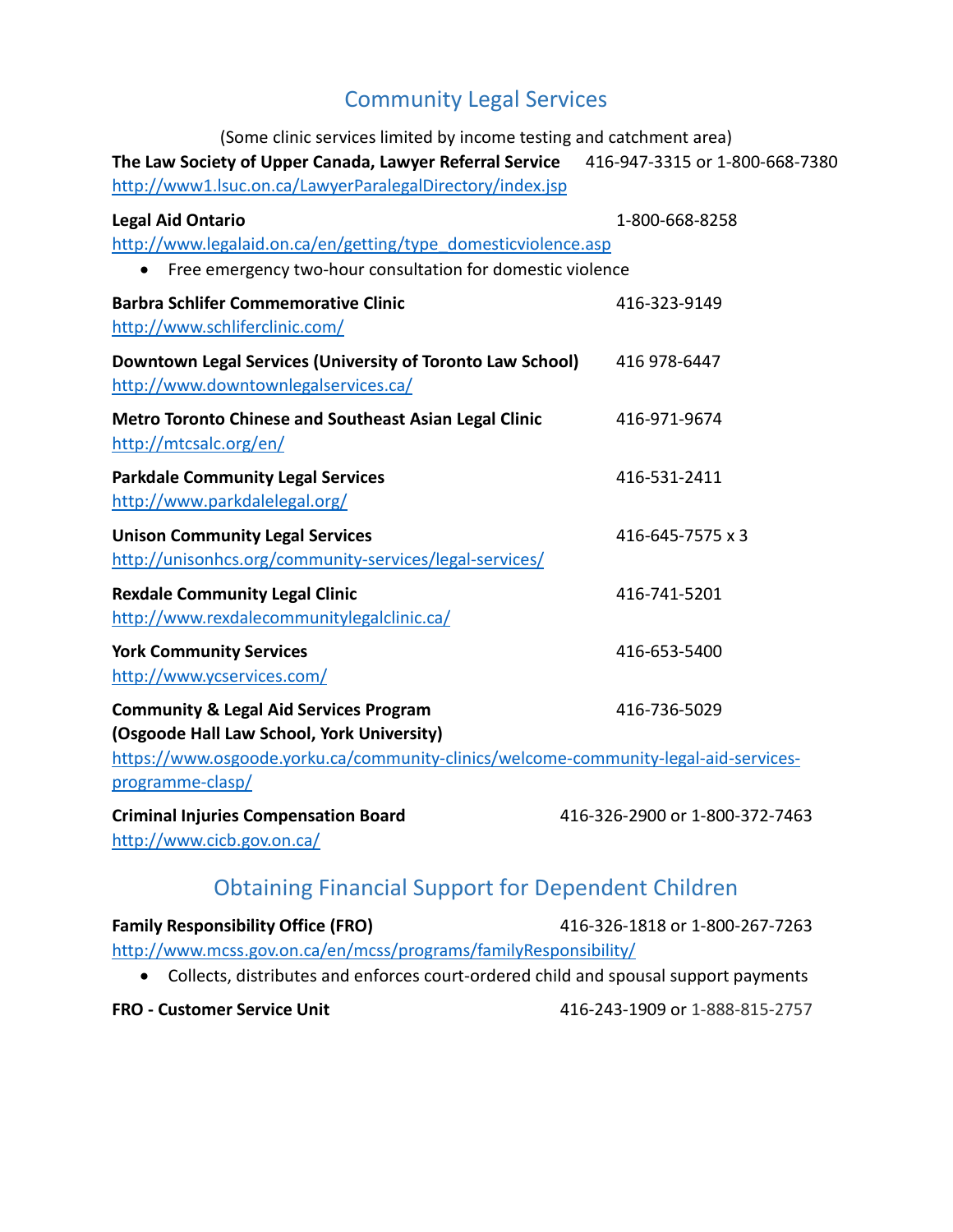## Supervised Access Programs

| http://www.attorneygeneral.jus.gov.on.ca/english/family/supaccess.asp                                                                              |                                    |  |
|----------------------------------------------------------------------------------------------------------------------------------------------------|------------------------------------|--|
| <b>Supervised Access Centres</b>                                                                                                                   | 416-212-2028 or 1-877-661-9977     |  |
| https://www.attorneygeneral.jus.gov.on.ca/english/family/supcentres.php<br>Where parents exchange or visit children under supervision<br>$\bullet$ |                                    |  |
| <b>Access for Parents and Children Toronto</b><br>http://www.accessforparentsandchildren.on.ca/homepage.html                                       | 416-304-1221                       |  |
| Dufferin Child & Family Services - Orangeville<br>http://dcafs.on.ca/headwaters-family-visit-centre/objectiveswho-may-benefit/                     | 519-941-1525                       |  |
| <b>Durham Region Municipality</b><br>Side by Side Access Services Durham Region<br>$\bullet$<br>http://sidebysideservices.ca/                      | 905-619-4565 x 305 or 416-518-1569 |  |
| <b>Access Counselling and Family Services Halton Region</b><br>http://www.accesscounselling.ca/supervised-access-program/                          | 905-637-5256                       |  |
| Social Enterprise for Canada Peel Region<br>http://www.socialenterprise.ca/supervised-access-services/                                             | 1-844-373-4515                     |  |
| <b>Social Enterprise for Canada York Region</b><br>http://www.socialenterprise.ca/supervised-access-services/                                      | 1-844-373-4515                     |  |

## Ministry of Community Safety & Correctional Services Probation and Parole Offices

[http://www.mcscs.jus.gov.on.ca/english/corr\\_serv/comm\\_corr/loc\\_of\\_off/CS\\_pandp\\_office.ht](http://www.mcscs.jus.gov.on.ca/english/corr_serv/comm_corr/loc_of_off/CS_pandp_office.html) [ml](http://www.mcscs.jus.gov.on.ca/english/corr_serv/comm_corr/loc_of_off/CS_pandp_office.html)

| <b>Toronto District Court</b>        | 416-314-9701 |
|--------------------------------------|--------------|
| <b>Toronto East Detention Centre</b> | 416-750-3513 |
| <b>Toronto (Don) Jail Office</b>     | 416-325-4456 |
| <b>Toronto West Detention Centre</b> | 416-675-1806 |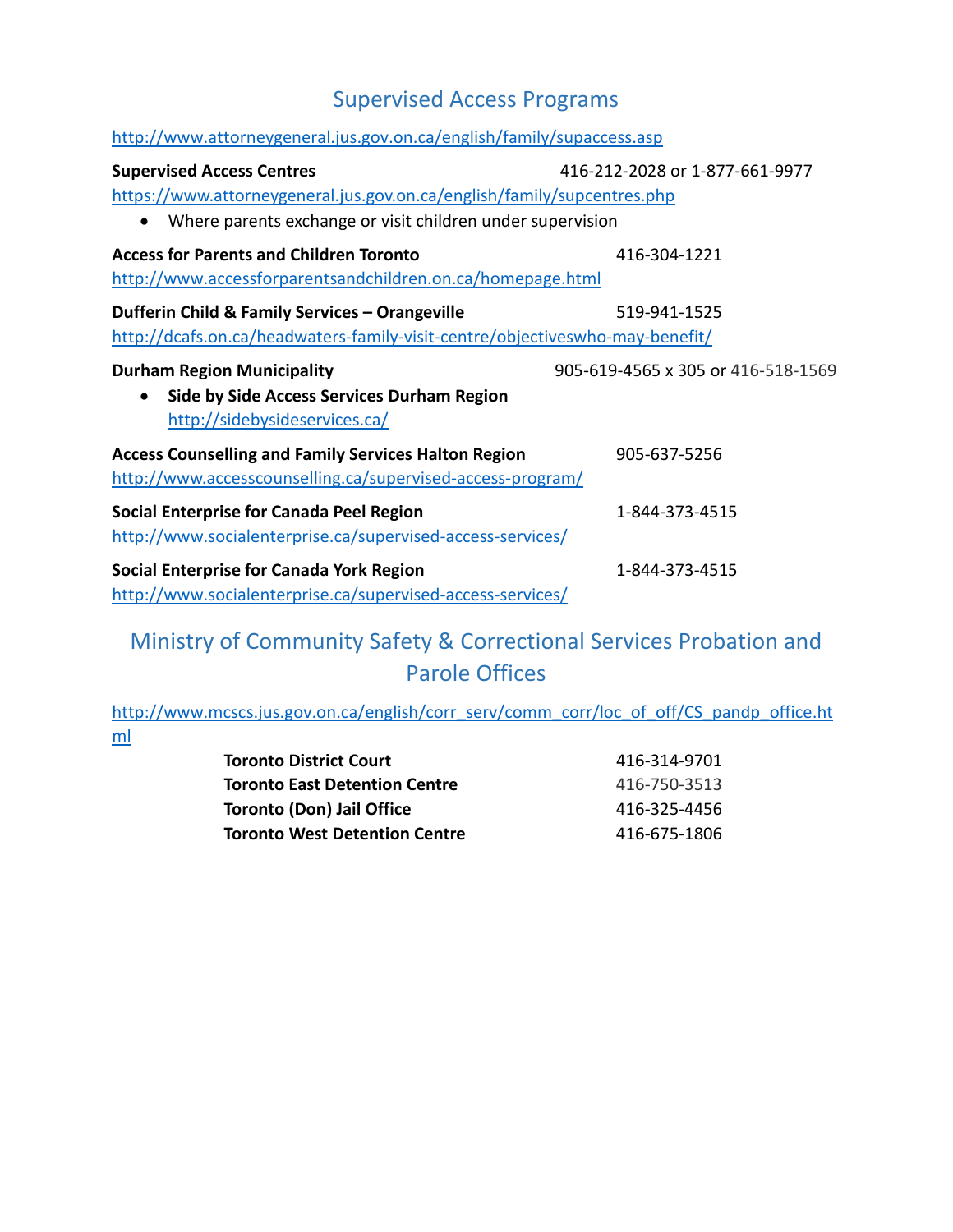## Community Support Services

| Ontario Network of Sexual Assault & Domestic Violence Care Centres (SADVCC)                 |                                |
|---------------------------------------------------------------------------------------------|--------------------------------|
| http://www.satcontario.com/en/view.php?key=39⟨=en                                           |                                |
| Toronto Rape Crisis Centre: Multicultural Women Against Rape                                | 416-597-8808                   |
| http://trccmwar.ca/                                                                         |                                |
| SADVCC @ Women's College Hospital (Downtown Toronto)                                        | 416-323-6040                   |
| http://www.womenscollegehospital.ca/programs-and-services/sexual-assault-domestic-          |                                |
| violence-care-centre/                                                                       |                                |
| SADVCC @ The Scarborough Hospital (East Toronto)                                            | 416-495-2555                   |
| http://www.tsh.to/areas-of-care/emergency/sexual-assault-and-domestic-violence/             |                                |
| SADVCC @ Lakeridge Health (Durham Region)                                                   | 905-576-8711 x 3286            |
| https://www.lakeridgehealth.on.ca/en/ourservices/resources/DV.pdf                           |                                |
| SADVCC @ Trillium Health Centre (Peel Region)                                               | 905-848-7580 x 2548            |
| https://trilliumhealthpartners.ca/patientservices/womens/Pages/sexualassault.aspx           |                                |
| SADVCC @ Mackenzie Health (York Region)                                                     | 905-832-1406 x 1               |
| http://mackenziehealth.ca/patient services emergency page.php?id=404                        |                                |
| <b>Community Counselling Services for Victims of Abuse</b>                                  |                                |
| <b>Barbra Schlifer Commemorative Clinic</b>                                                 | 416-323-9149                   |
| http://www.schliferclinic.com/                                                              |                                |
| <b>Catholic Family Service Toronto Woman Abuse Program</b>                                  | 416-222-0048                   |
| https://www.cfstoronto.com/client/cfs/cfs lp4w Ind webstation.nsf/page/Woman+Abuse          |                                |
| <b>Canadian Hearing Society Connect Counselling Program</b>                                 | TTY 1-877-223-7010             |
| (Deaf, Hard of Hearing & Speech Impaired Clients)                                           | or tel. 416-928-2512           |
| https://www.cfstoronto.com/client/cfs/cfs lp4w Ind webstation.nsf/page/Woman+Abuse          |                                |
| <b>Chinese Family Services</b>                                                              | 416-979-8299 or 1-866-979-8298 |
| http://www.chinesefamilyso.com/en/programs.asp#3                                            |                                |
| Dr. Roz's Healing Place                                                                     | 416-264-4357                   |
| http://www.drrozshealingplace.com/                                                          |                                |
| Family Service Toronto Violence Against Women Program                                       | 416-595-9618                   |
| https://familyservicetoronto.org/our-services/programs-and-services/violence-against-women/ |                                |
| Family Services David Kelley Program for LGBTQ+ Community                                   | 416-595-9618                   |
| https://familyservicetoronto.org/our-services/programs-and-services/david-kelley-services/  |                                |
| <b>Interval House - Building Economic Self Sufficiency Program</b>                          | 416-924-1411 x 228             |
| http://www.intervalhouse.ca/our-holistic-approach/community-program/bess                    |                                |
| Jewish Child & Family Services Woman Abuse Program                                          | 416-638-7800                   |
| http://www.jfandcs.com/#!woman-abuse-services/cdh                                           |                                |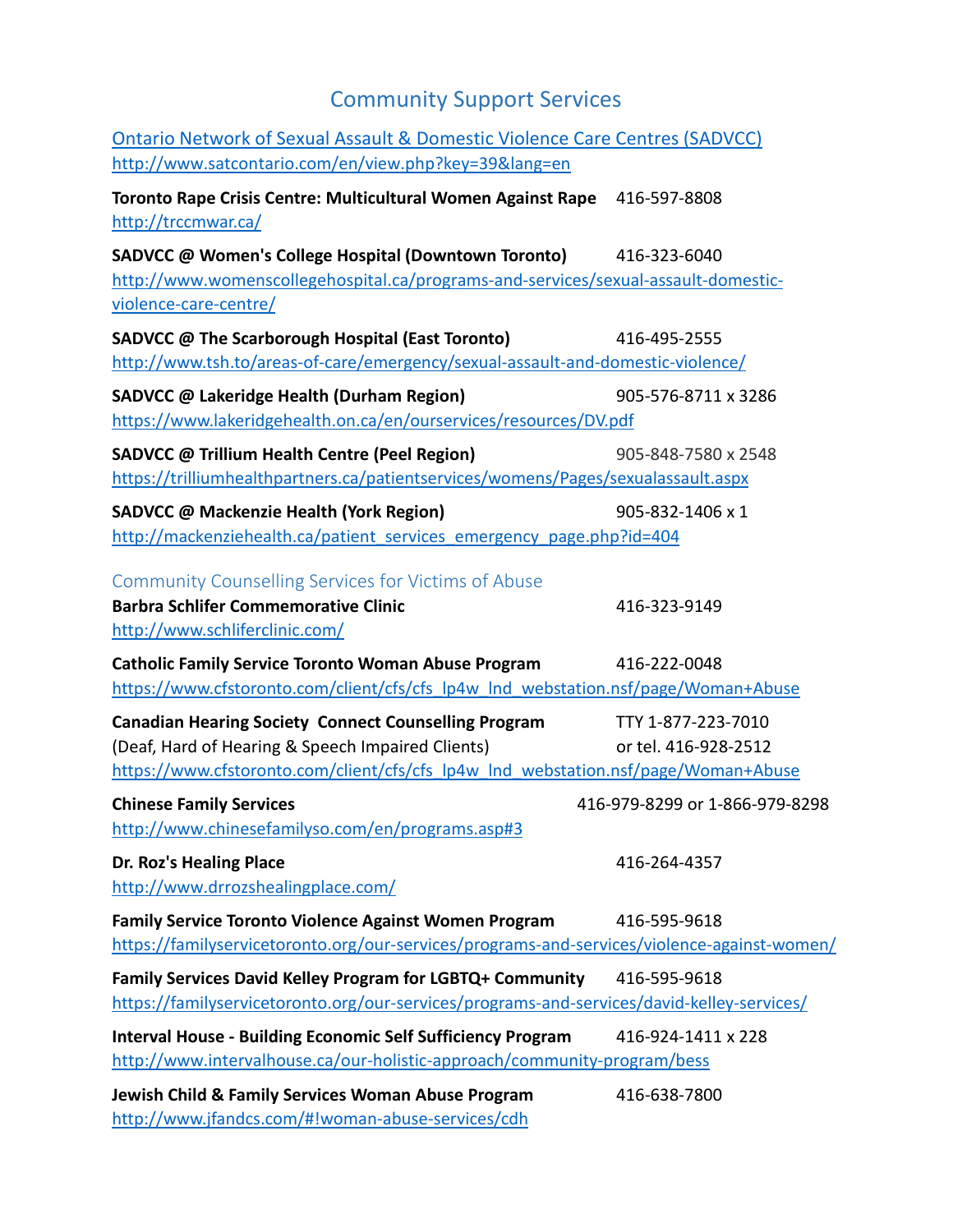| <b>Native Child and Family Services Toronto</b><br>https://www.nativechild.org/                                                               | 416-969-8510        |
|-----------------------------------------------------------------------------------------------------------------------------------------------|---------------------|
| <b>North York Women's Centre</b><br>http://nywc.org/                                                                                          | 416-781-0479        |
| <b>Opportunity for Advancement</b><br>http://ofacan.com/                                                                                      | 416-787-1481        |
| Polycultural Immigrant & Community Services - Family Violence Program<br>http://www.polycultural.org/what-we-do/family-violence-and-addiction |                     |
| <b>Rexdale Women's Centre</b><br>http://www.rexdalewomen.org/                                                                                 | 416-745-0062        |
| <b>Riverdale Immigrant Women's Centre</b><br>http://www.riwc.ca/                                                                              | 416-465-6021        |
| <b>Scarborough Women's Centre</b><br>http://www.scarboroughwomenscentre.ca/                                                                   | 416-439-7111        |
| Sherbourne Health Centre for the LGBTQ+ Community<br>http://sherbourne.on.ca/                                                                 | 416-324-4180        |
| <b>South Asian Women's Centre</b><br>http://www.sawc.org/                                                                                     | 416-537-2276        |
| The 519 Centre Counselling for the LGBTQ+ Community<br>http://www.the519.org/                                                                 | 416 392-6874 x 4000 |
| <b>Tropicana Community Services</b><br>http://tropicanacommunity.org/                                                                         | 416-439-9009        |
| <b>West Neighbourhood House</b><br>http://www.westnh.org/programs-and-resources/adults/violence-against-women-and-children/                   | 416-532-4828        |
| <b>YWCA - Breakthrough Program</b><br>http://www.ywcatoronto.org/shelter housing support/support/breakthrough.htm                             | 416-487-7151 x 266  |
| <b>Child Abuse and Neglect</b>                                                                                                                |                     |
| Child Protection Services/Children's Aid Societies<br><b>Children's Aid Society of Toronto</b><br>http://www.torontocas.ca/                   | 416-924-4646        |
| <b>Catholic Children's Aid Society of Toronto</b><br>http://www.torontoccas.org/                                                              | 416-395-1500        |
| <b>Jewish Family and Child</b><br>http://www.jfandcs.com/#!child-abuse-and-neglect/c1pfo                                                      | 416-961-9344        |
| <b>Native Child and Family Services</b><br>http://www.nativechild.org/                                                                        | 416-969-8510        |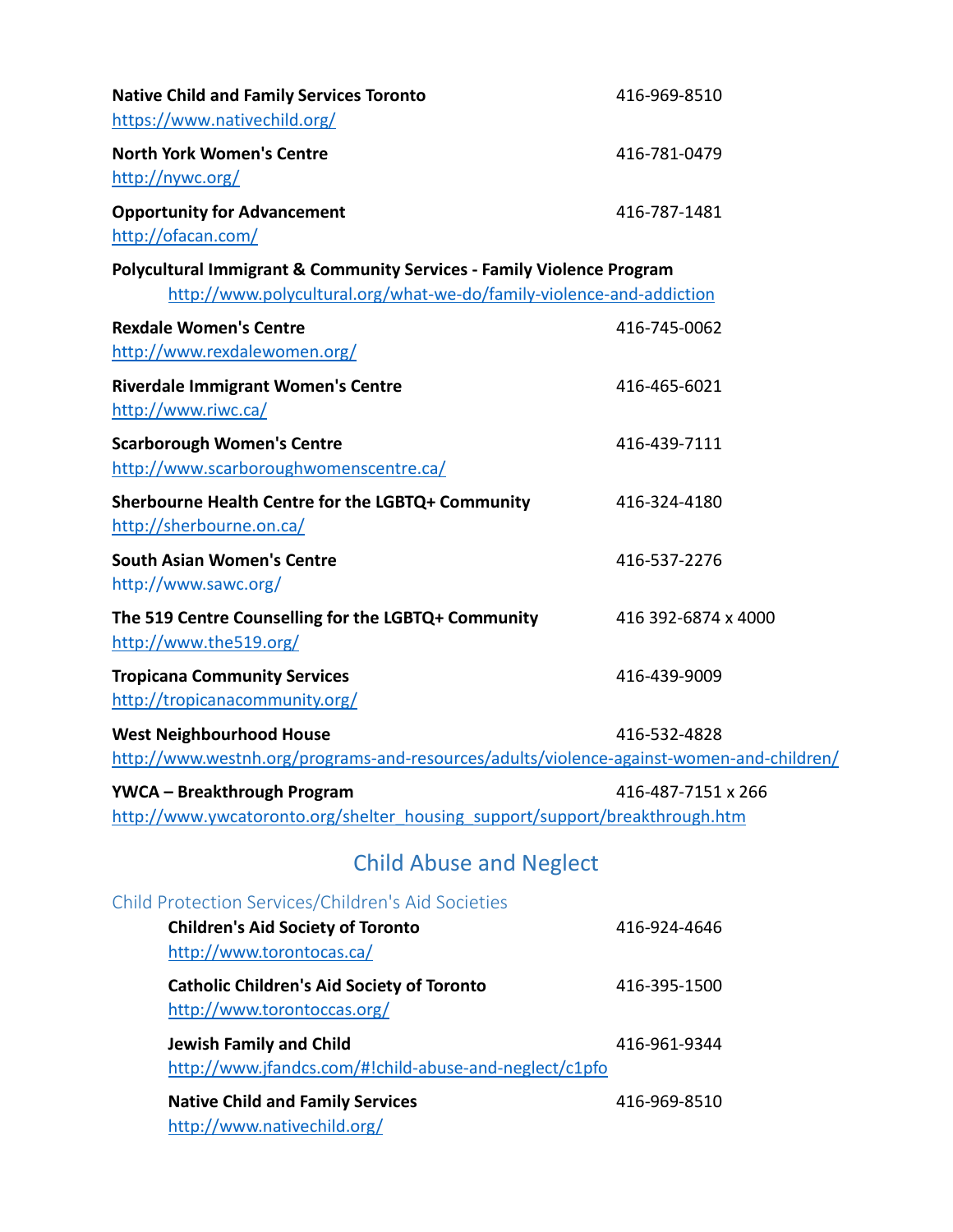Child Abuse/Sexual Assault/Neglect - Investigation and Treatment 416-813-6245

or 416-813-7500

### **Hospital For Sick Children, Suspected Child Abuse and Neglect (SCAN) Program** <http://www.sickkids.ca/scan/>

• Team member on call after hours

## Shelters for Assaulted Women & Children

| Toronto Region Shelters for Assaulted Women and Children             |                                |
|----------------------------------------------------------------------|--------------------------------|
| <b>Assaulted Women's Helpline</b>                                    | 416-863-0511 or 1-866-863-0511 |
| http://www.awhl.org/                                                 |                                |
| • 24-hour information on available shelter space for assaulted women |                                |
| <b>Sheltersafe</b>                                                   |                                |
| http://www.sheltersafe.ca/ontario/                                   |                                |
| Directory of women's shelters and transition homes<br>$\bullet$      |                                |
| Anduhyaun                                                            | 416-920-1492 x 221             |
| http://www.anduhyaun.org/                                            |                                |
| • Aboriginal women and their children                                |                                |
| Dr. Roz's Healing Place (Scarborough South)                          | 416-264-4357                   |
| http://www.drrozshealingplace.com/                                   |                                |
| Ernestine's Women's Shelter (Downtown/Central)                       | 416-746-3701                   |
| http://www.ernestines.ca/                                            |                                |
| <b>Interval House (Downtown/Central)</b>                             | 416-924-1491                   |
| http://www.intervalhouse.ca/                                         |                                |
| <b>Jewish Family and Child (Kosher)</b>                              | 416-638-7800                   |
| http://www.jfandcs.com/#!woman-abuse-services/cdh                    |                                |
| <b>Juliette's Place (Scarborough North)</b>                          | 416-724-1316                   |
| http://www.julliettesplace.org/                                      |                                |
| Maison d'hébergement pour femmes francophones                        | 647-777-6433                   |
| http://www.lamaison-toronto.org/                                     |                                |
| <b>Muslim Welfare Home (Whitby)</b>                                  | 905-665-0424 or 1-866-666-1115 |
| https://www.muslimwelfarecentre.com/causes/muslim-welfare-home/      |                                |
| <b>Nellie's (Downtown/Central)</b>                                   | 416-461-1084                   |
| http://www.nellies.org/                                              |                                |
| <b>North York Women's Shelter</b>                                    | 416-635-9630                   |
| http://nyws.ca/                                                      |                                |
| <b>The Redwood</b>                                                   | 416-533-8538                   |
| http://www.theredwood.com/                                           |                                |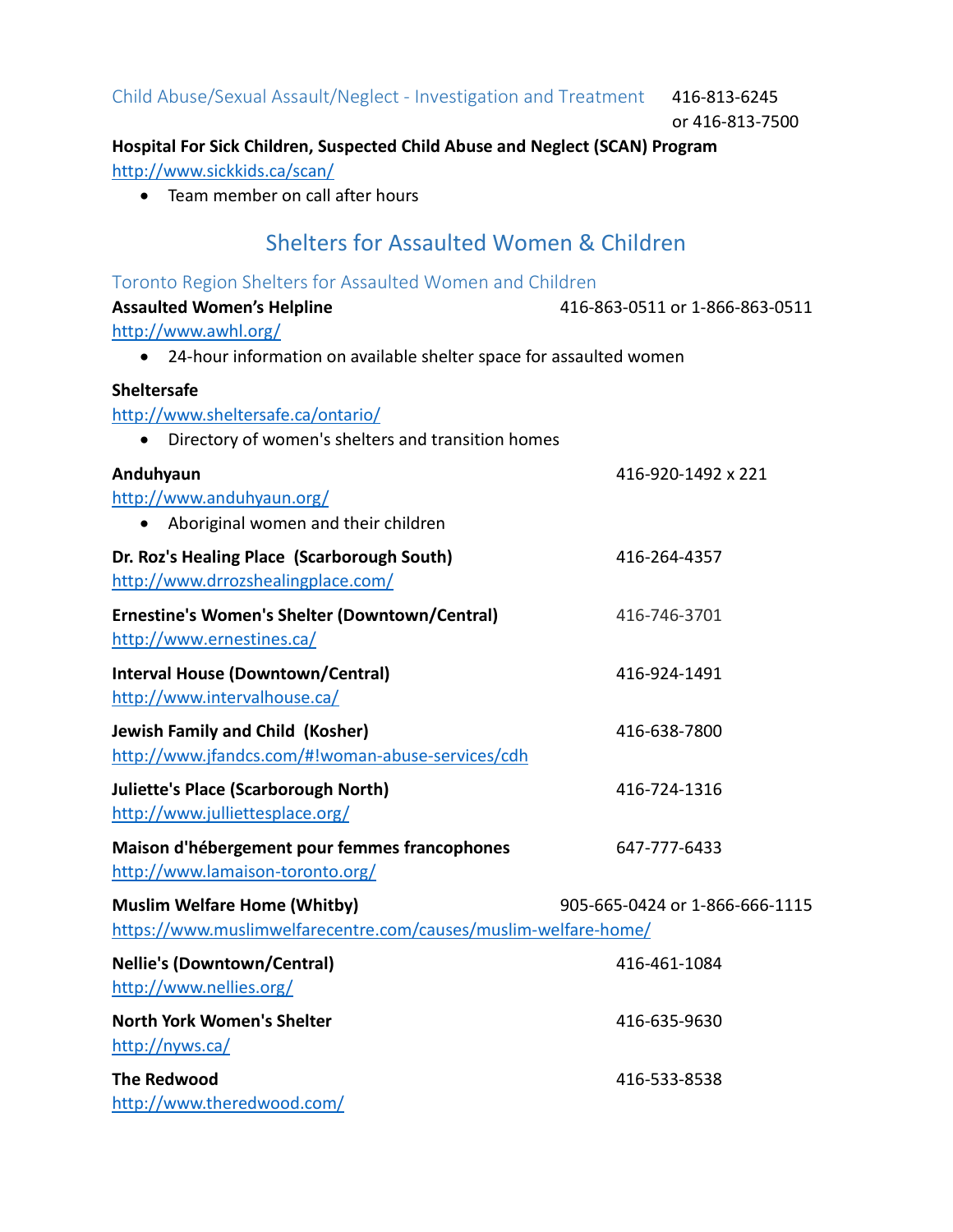| <b>Women's Habitat of Etobicoke</b><br>http://womenshabitat.ca/                                                                         | 416-252-5829 |                                                   |
|-----------------------------------------------------------------------------------------------------------------------------------------|--------------|---------------------------------------------------|
| <b>Woodgreen Red Door Shelter (Downtown)</b><br>https://www.reddoorshelter.ca/                                                          | 416-423-0310 |                                                   |
| Yorktown Shelter for Women (Former City of York)<br>http://www.yorktownfamilyservices.com/shelter-for-women/                            | 416-394-2999 |                                                   |
| <b>YWCA Women's Shelter</b><br>http://www.ywcatoronto.org/shelter housing support/shelter/shelter.htm                                   | 416-693-7342 |                                                   |
| <b>YWCA First Stop Woodlawn</b><br>http://www.ywcatoronto.org/shelter housing support/shelter/shelter.htm                               | 416-922-3271 |                                                   |
| <b>YWCA Arise Shelter</b><br>http://www.ywcatoronto.org/shelter housing support/shelter/arise.htm                                       | 416-929-3316 |                                                   |
| Shelters for Assaulted Women and Children - Greater Toronto Area<br><b>Dufferin Region</b>                                              |              |                                                   |
| <b>Family Transition Place (Orangeville)</b><br>http://www.familytransitionplace.ca/                                                    |              | 1-800-265-9178 or 519-941-4357<br>or 905-584-4357 |
| Durham/Kawartha Lakes/Peterborough Region<br>Anishnaabe Kwewag Gamig Regional Women's Shelter (Roseneath)<br>http://www.akgshelter.com/ |              | 905-352-3708<br>or 1-800-388-5171                 |
| <b>Bethesda House (Bowmanville)</b><br>http://bethesdahouse.ca/                                                                         |              | 905-623-6050 or 1-800-338-3397                    |
| <b>Denise House (Oshawa)</b><br>http://www.thedenisehouse.com/home.php                                                                  |              | 905-728-7311 or 1-800-263-3725                    |
| <b>Herizon House (Ajax/Pickering)</b><br>http://www.herizonhouse.com/resources/shelter-services/                                        |              | 905-426-1064 or 1-866-437-4066                    |
| <b>Muslim Welfare Home (Whitby)</b><br>https://www.muslimwelfarecentre.com/causes/muslim-welfare-home/                                  |              | 905-665-0424 or 1-866-666-1115                    |
| <b>YWCA Y's Wish Shelter (Oshawa)</b><br>http://www.ywcadurham.org/#!emergencyshelter/tsv6s                                             |              | 905-576-2997 or 1-888-576-2997                    |
| Victoria's Shelter (Lindsay)<br>http://womensresources.ca/emergency/                                                                    |              | 705-878-3662 or 1-800-565-5350                    |
| <b>Halton Region</b><br><b>Family Transition Place (Orangeville)</b><br>http://www.familytransitionplace.ca/                            |              | 1-800-265-9178 or 519-941-4357<br>or 905-584-4357 |
| Halton Women's Place (2 locations – Milton & Burlington)<br>http://www.haltonwomensplace.com/                                           |              | 905-878-8555 or 905-332-7892                      |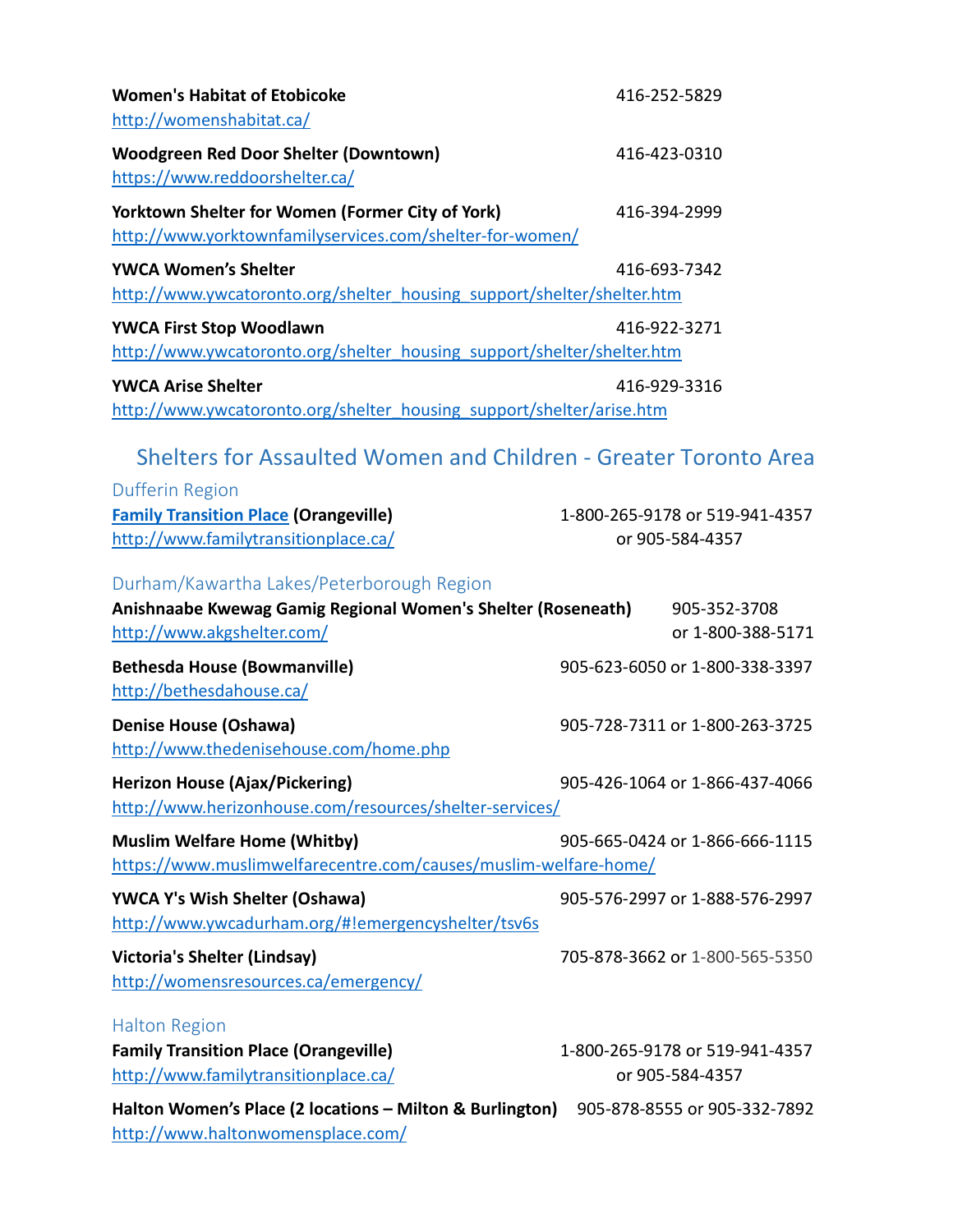#### Kawartha Lakes Region **Victoria's Shelter (Lindsay)** 705-878-3662 or 1-800-565-5350 <http://womensresources.ca/emergency/>

Peel Region

**Interim Place (Two locations in Mississauga)** 905-403-0864 or 905-676-8515 <http://www.interimplace.com/> or 1-855-676-8515

**Honeychurch Family Life Resource Centre** 905-451-4115 <http://flrc.ca/en/>

#### Peterborough Region

**YWCA Crossroads Shelter (Peterborough)** 705-743-4135 or 1-800-461-7656 <http://ywcapeterborough.org/emergency-shelter/>

#### Simcoe Region

**Green Haven Shelter for Women (Orillia)** 705-327-7319 or 1-888-285-6958 <http://greenhavenshelter.com/>

<http://www.mysistersplace.ca/>

**Women and Children's Shelter (Barrie)** 705-728-2544 or 1-800-461-1716 <http://barrieshelter.com/>

**Shelter House (Midland)** <http://www.shelterhousemidland.org/>

**Rosewood Shelter (Midland)** 705-526-4211 (24hr) or 1-800-461-1750 <http://www.huroniatransitionhomes.ca/services-and-programs/rosewood-shelter/>

#### York Region

**Sandgate Women's Shelter of York Region** 905-722-3220 or 1-800-661-8294 **(Richmond Hill and Jackson's Point)** <http://sandgate.ca/>

**Transitional and Supportive Housing Services of York Region** 905-898-1015 **Vaughan Women's Shelter (Vaughan)** 1-877-382-1888 <http://www.etavaughan.com/> **Yellow Brick House (Richmond Hill and Aurora)** 1-800-263-3247 or 905-727-1944

<http://www.yellowbrickhouse.org/>

## Emergency Shelter – General – Toronto

**City of Toronto Hostel Services** 416-338-4766 or 1-877-338-3398 **(Emergency Shelter Information)** [http://www1.toronto.ca/wps/portal/contentonly?vgnextoid=cf2ed4b4920c0410VgnVCM10000](http://www1.toronto.ca/wps/portal/contentonly?vgnextoid=cf2ed4b4920c0410VgnVCM10000071d60f89RCRD) [071d60f89RCRD](http://www1.toronto.ca/wps/portal/contentonly?vgnextoid=cf2ed4b4920c0410VgnVCM10000071d60f89RCRD)

**My Sister's Place (Alliston)** 705-435-3835 or 1-800-461-5419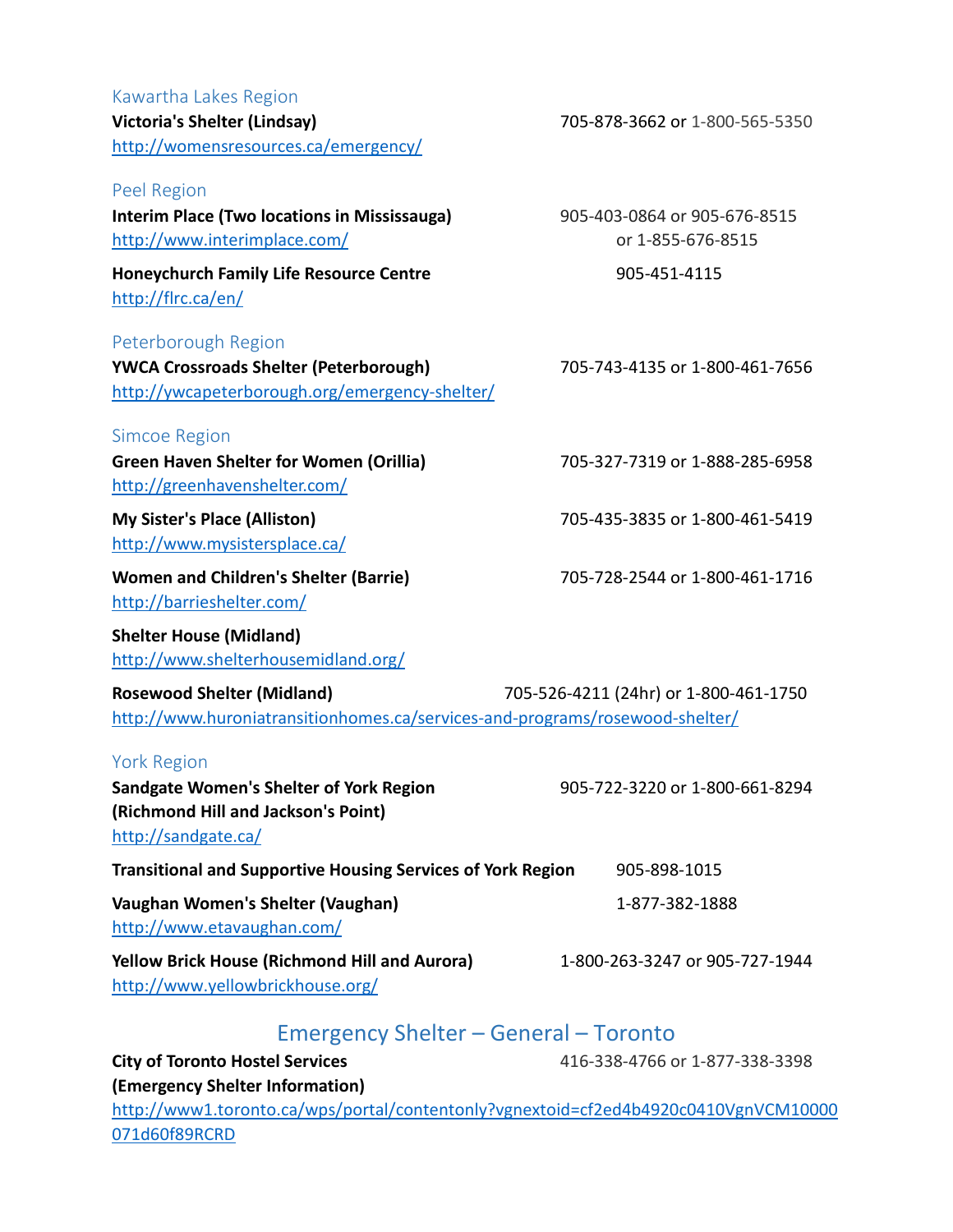| <b>Shelters for Pets</b>                                                                      |                                |  |
|-----------------------------------------------------------------------------------------------|--------------------------------|--|
| Safe Pet Program<br>https://www.ovma.org/pet-owners/safepet-program/                          | 1-866-863-0511                 |  |
| <b>Boards of Education</b>                                                                    |                                |  |
| <b>Toronto District School Board</b><br>http://www.tdsb.on.ca/                                | 416-397-3000                   |  |
| <b>Toronto Catholic District School Board</b><br>https://www.tcdsb.org/Pages/default.aspx     | 416-222-8282                   |  |
| <b>Durham District School Board</b><br>http://ddsb.ca/Pages/default.aspx                      | 905-666-5500                   |  |
| <b>Durham Catholic District School Board</b><br>http://www.dcdsb.ca/en/index.aspx             | 1-877-482-0722                 |  |
| <b>Peel District School Board</b><br>http://www.peelschools.org/Pages/default.aspx            | 905-890-1010 or 1-800-668-1146 |  |
| <b>Dufferin-Peel Catholic District School Board</b><br>http://www3.dpcdsb.org/                | 905-890-1221                   |  |
| <b>York Region District School Board</b><br>http://www.yrdsb.ca/Pages/default.aspx            | 416-969-8131 or 905-727-3141   |  |
| <b>York Catholic District School Board</b><br>http://www.ycdsb.ca/                            | 416-221-5051 or 905-713-1211   |  |
| <b>Housing Assistance</b>                                                                     |                                |  |
| Toronto Community Housing (Priority to victims of abuse)<br>https://www.torontohousing.ca/    | 416-981-5500                   |  |
| <b>Agincourt Community Services Association</b><br>http://www.agincourtcommunityservices.com/ | 416 321-6912 x 225             |  |
| <b>COSTI North York Housing Help Centre</b><br>http://www.costi.org/                          | 416 244-0480                   |  |

**East York Housing Help Centre** 11 2008 1204 116-698-9306 <http://www.eastyorkhousinghelp.ca/>

**Albion Neighbourhood Services - Housing Help (Etobicoke)** 416-741-1553 <http://www.albionneighbourhoodservices.ca/> **Housing Connections (Priority to victims of abuse)** 416-981-6111 <http://www.housingconnections.ca/> **Scarborough Housing Help Centre** 416-285-8070

<http://www.shhc.org/>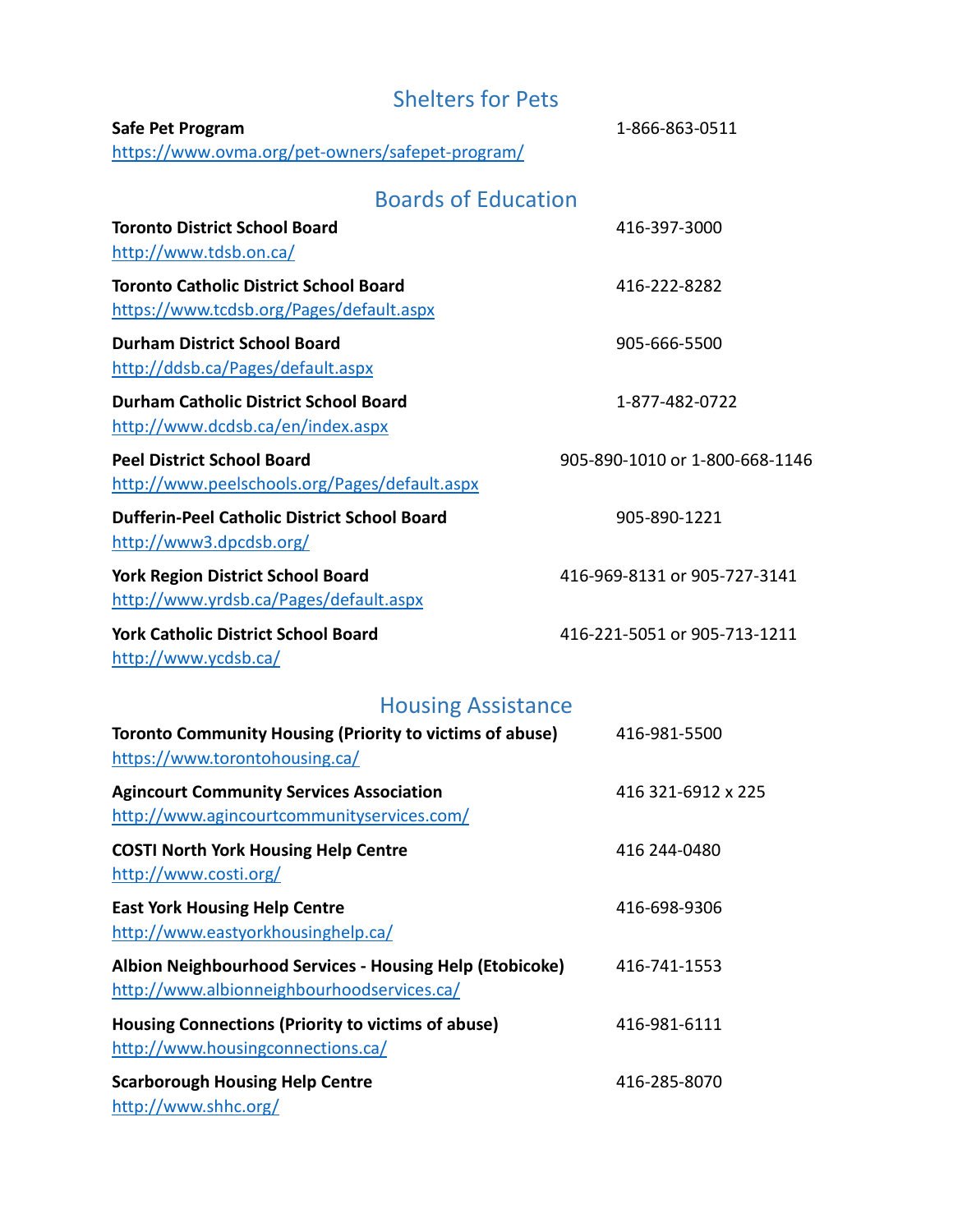| <b>Thorncliffe Neighbourhood Office</b><br>http://www.thorncliffe.org/                                                                                                                                                                         | 416-424-2900 x 0               |  |
|------------------------------------------------------------------------------------------------------------------------------------------------------------------------------------------------------------------------------------------------|--------------------------------|--|
| <b>Unison Health and Community Services</b><br>http://unisonhcs.org/                                                                                                                                                                           | 416-653-5400 or 416-787-1676   |  |
| <b>Woodgreen Housing Help Centre</b><br>http://www.woodgreen.org/                                                                                                                                                                              | 416-645-6000                   |  |
| <b>West Toronto Housing Help Services</b><br>http://www.wtcls.org/                                                                                                                                                                             | 416-531-0841                   |  |
| <b>Financial Assistance</b>                                                                                                                                                                                                                    |                                |  |
| <b>Ontario Works</b><br>http://www.mcss.gov.on.ca/en/mcss/programs/social/ow/<br>Domestic Violence & Ontario Works<br>$\bullet$<br>http://www.mcss.gov.on.ca/en/mcss/programs/social/publications/dom Violence.aspx                            | 1-800-267-8097 or 416-326-1234 |  |
| <b>Toronto Employment &amp; Social Services</b>                                                                                                                                                                                                | 416-392-2956                   |  |
| http://www.toronto.ca/socialservices/contact.htm                                                                                                                                                                                               |                                |  |
| <b>Employment Insurance, Service Canada</b><br>http://www.toronto.ca/socialservices/contact.htm                                                                                                                                                | 1-800-206-7218                 |  |
| <b>Counselling for Children and their Mothers Who Have</b><br><b>Witnessed/Experienced Violence</b><br><b>Aisling Discoveries Trauma Treatment</b>                                                                                             | 416-321-5464 x 233             |  |
| http://aislingdiscoveries.ca/section/trauma-treatment-services<br><b>Catholic Family Services Toronto - Woman Abuse Services</b><br>https://www.cfstoronto.com/Client/CFS/CFS LP4W LND Webstation.nsf/page/Woman+Abuse!<br><b>OpenDocument</b> | 416-228-0048                   |  |
| Child Development Clinic - Here to Help Program<br>http://childdevelop.ca/programs/family-violence-services/group-programs#here                                                                                                                | 416-603-1827                   |  |
| Etobicoke Children's Centre - Trauma Program<br>http://www.etobicokechildren.com/WESAT-Childrens-Program                                                                                                                                       | 416-240-1111                   |  |
| Jewish Family and Child Services- Here to Help Program<br>http://www.jfandcs.com/#!here-to-help/cgue                                                                                                                                           | 416-638-7800 x 612             |  |
| <b>Mothercraft - Connections Program</b><br>http://www.mothercraft.ca/index.php?q=ei-connections                                                                                                                                               | 416-920-3515                   |  |
| Native Child & Family Services- Here to Help Program<br>http://www.nativechild.org/adults/family-violence                                                                                                                                      | 416-969-8510                   |  |
| Riverdale Immigrant Women's Centre - Violence Against Women and Children Program<br>http://www.riwc.ca/                                                                                                                                        | 416-465-6021                   |  |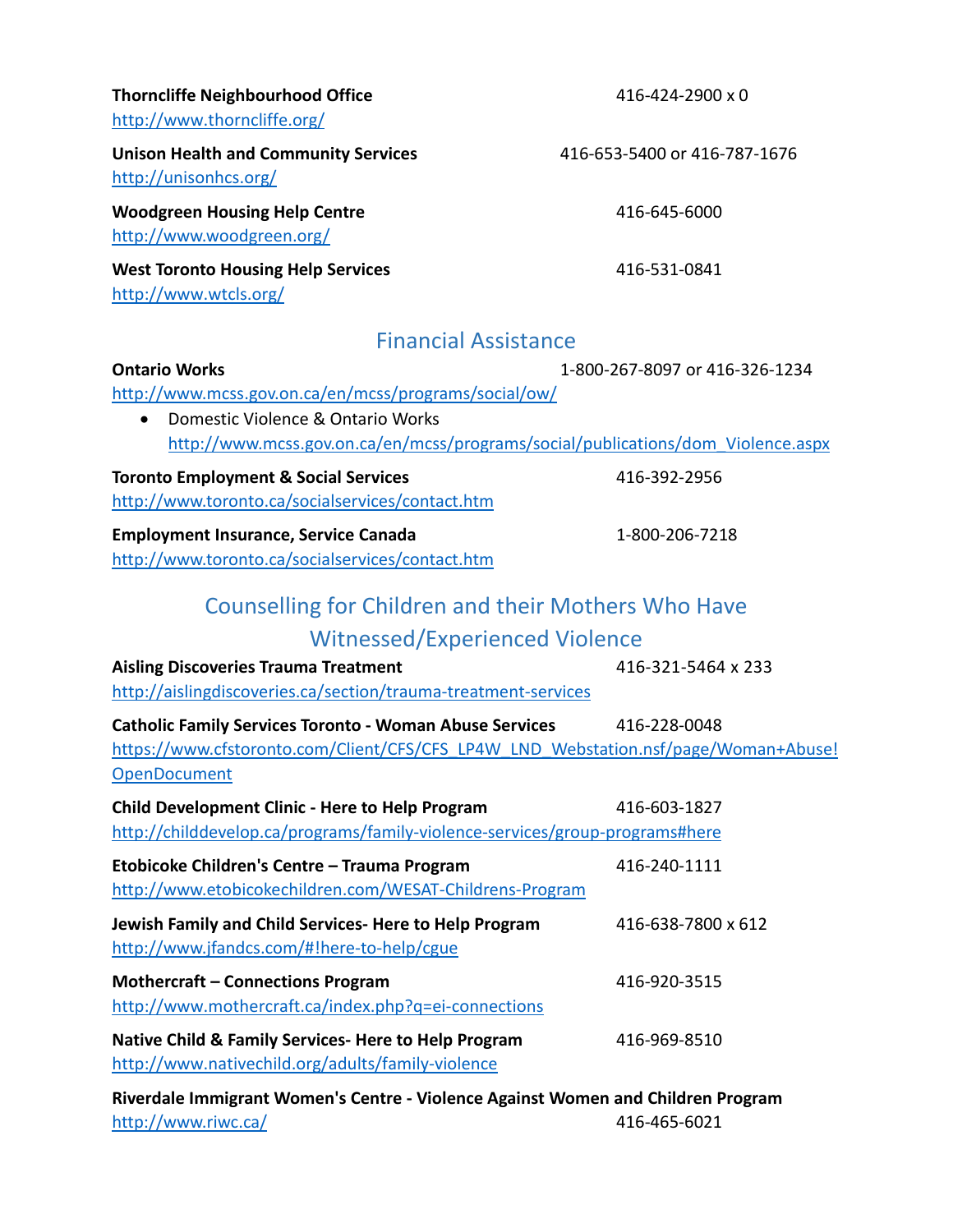| <b>Yorktown Family Services - Here to Help Program</b><br>http://www.yorktownfamilyservices.com/child-and-family-centre/specialized-groups/                                                | 416-394-2424 x 228       |  |
|--------------------------------------------------------------------------------------------------------------------------------------------------------------------------------------------|--------------------------|--|
| <b>YWCA- Here to Help Program</b><br>https://www.ywcatoronto.org/page.asp?pid=158                                                                                                          | 416-266-1232 x 22        |  |
| <b>Additional Children's Counselling Services/Parenting Support Programs</b><br>Additional Counselling Services and Support Programs (General)                                             |                          |  |
| <b>Toronto Public Health (especially 0-6 years)</b><br>http://www1.toronto.ca/wps/portal/contentonly?vgnextoid=36e60c2c0f412410VgnVCM10000<br>071d60f89RCRD                                | 416-338-7600             |  |
| <b>Adventure Place North York (0-7 years)</b><br>http://adventureplace.ca/                                                                                                                 | 416-744-7650             |  |
| Centre for Addiction & Mental Health (0-16 years)<br>http://www.camh.ca/en/hospital/care program and services/child youth and family progra<br>m/Pages/child youth and family program.aspx | 416-535-8501 x 4405/6248 |  |
| Delisle Youth Services (13-21 years)<br>http://www.delisleyouth.org/                                                                                                                       | 416-482-0081             |  |
| East Metro Youth Services (13-21 years)<br>http://emys.on.ca/                                                                                                                              | 416-438-3697             |  |
| <b>Family Service Toronto (All Ages)</b><br>https://familyservicetoronto.org/                                                                                                              | 416-595-9615             |  |
| <b>George Hull Centre for Children and Families (0-18 years)</b><br>http://www.georgehullcentre.on.ca/                                                                                     | 416-622-8833             |  |
| <b>Griffin Centre North York (12-18 years)</b><br>http://www.griffin-centre.org/                                                                                                           | 416-222-1153             |  |
| The Hincks-Dellcrest Centre Downtown (0-17 years)<br>https://www.hincksdellcrest.org/                                                                                                      | 416-633-0515             |  |
| The Hincks-Dellcrest Centre North York (0-17 years)<br>https://www.hincksdellcrest.org/                                                                                                    | 416-924-1164             |  |
| <b>MacCauly Child Development Centre (0-6 years)</b><br>http://macaulaycentre.org/                                                                                                         | 416-789-7441             |  |
| <b>Oolagen Community Services (13-18 years)</b><br>http://www.oolagen.org/                                                                                                                 | 416-395-0660             |  |
| Rouge Valley Hospital, Shoniker Clinic (0-18 years)<br>http://www.rougevalley.ca/shoniker-clinic                                                                                           | 416-281-7301             |  |
| Youthdale (12-18 years)<br>http://youthdale.ca/en/                                                                                                                                         | 416-363-3751 x 2290      |  |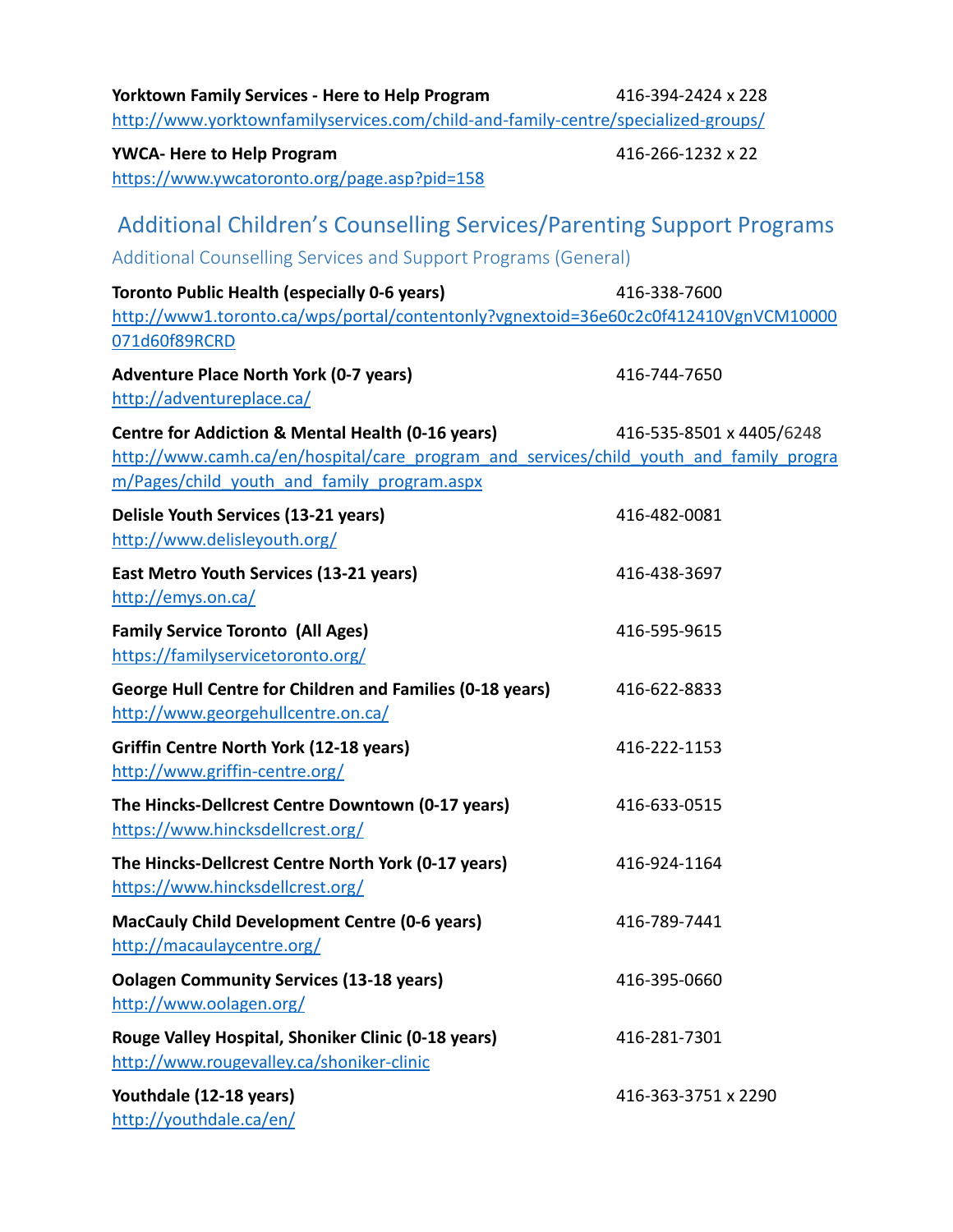## Counselling Programs for Assaultive Partners

| Partner Assault Response (PAR) Programs - Toronto Region                                               |                                |
|--------------------------------------------------------------------------------------------------------|--------------------------------|
| PAR Programs - Information and Referral                                                                | 1-888-579-2888 or 416-314-2447 |
| <b>Arbrigo Centre (Portuguese)</b>                                                                     | 416-534-3434                   |
| http://www.abrigo.ca/                                                                                  |                                |
| <b>Catholic Family Services of Toronto (Non-Court Mandates)</b>                                        | 416-222-0048                   |
| https://www.cfstoronto.com/Client/CFS/CFS LP4W LND Webstation.nsf/index.html?readform                  |                                |
| <b>Chinese Family Services of Ontario</b>                                                              | 416-979-8299 or 1-866-979-8298 |
| http://www.chinesefamilyso.com/en/index.asp                                                            |                                |
| <b>COSTI Immigrant Services (Italian)</b>                                                              | 416-244-7714                   |
| http://www.costi.org/programs/program_details.php?sid=39&pid=3&id=163                                  |                                |
| Counterpoint Counselling & Educational Cooperative (Spanish) 416-920-0268                              |                                |
| http://www.counterpoint.coop/                                                                          |                                |
| <b>Elizabeth Fry Toronto (Female PAR)</b><br>http://www.efrytoronto.org/                               | 416-924-3708 or 1-855-924-3708 |
|                                                                                                        |                                |
| Family Service Toronto (English, French, Farsi, Tamil clients)<br>https://familyservicetoronto.org/    | 416-595-9618                   |
| Family Service Toronto David Kelley Program for LGBTQ+ clients 416-595-9618                            |                                |
| https://familyservicetoronto.org/our-services/programs-and-services/david-kelley-services/             |                                |
| For You Telecare Family Services (Korean)<br>http://futfs.org/                                         | 416-447-3535                   |
| Jewish Family and Child Services (Jewish - Non Court Mandated) 416-638-7800<br>http://www.jfandcs.com/ |                                |
| <b>John Howard Society</b><br>http://johnhoward.on.ca/toronto/                                         | 416-925-4386                   |
| <b>Native Child and Family Services</b>                                                                | 416-969-8510                   |
| http://www.nativechild.org/                                                                            |                                |
| <b>Polycultural Immigrant &amp; Community Services</b>                                                 | 416-533-9471                   |
| (Polish, Russian, Ukrainian)<br>http://www.polycultural.org/                                           |                                |
| <b>Rexdale Women's Centre</b>                                                                          | 416-745-0062                   |
| (Hindi, Punjabi, West Indian Dialects)                                                                 |                                |
| http://www.rovdalousomon, oro/                                                                         |                                |

<http://www.rexdalewomen.org/>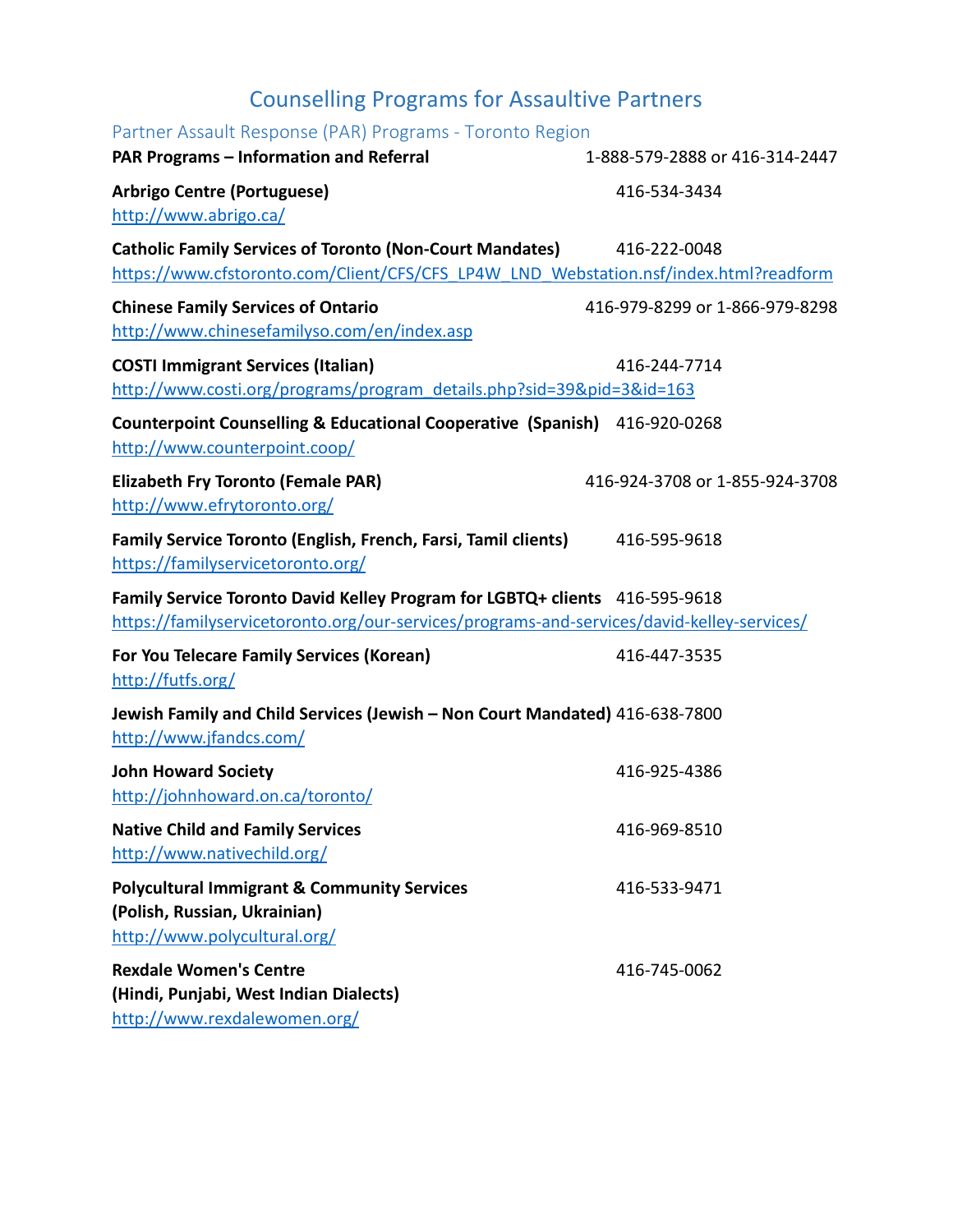| Partner Assault Response (PAR) Programs - GTA Region                                                                       |                                      |
|----------------------------------------------------------------------------------------------------------------------------|--------------------------------------|
| <b>Access Counselling and Family Services of Halton</b>                                                                    | 905-637-5256                         |
| http://www.accesscounselling.ca/                                                                                           |                                      |
| <b>Catholic Family Service Peel Dufferin</b>                                                                               | 905-450-1608 x 112                   |
| (Multicultural PAR, Punjabi PAR and Female PAR)                                                                            |                                      |
| http://www.cfspd.com/                                                                                                      |                                      |
| <b>Catholic Family Services of Simcoe County</b>                                                                           | 705-726-2503 or 1-888-726-2503       |
| http://cfssc.ca/                                                                                                           |                                      |
| <b>Catholic Family Services Hamilton Wentworth</b><br>http://www.cfshw.com/domestic-violence                               | 905-527-3823 x 279 or 1-877-527-3823 |
|                                                                                                                            |                                      |
| <b>Region of Durham Social Services (Male and Female PAR)</b>                                                              | 905-666-6240 or 1-866-840-6697       |
| http://www.durham.ca/social.asp?nr=/departments/social/family/par/group sessions.htm&se<br>tFooter=/includes/PARFooter.inc |                                      |
|                                                                                                                            |                                      |
| <b>Family Services Peel (English and French)</b><br>http://www.fspeel.org/                                                 | 905-453-5775                         |
|                                                                                                                            | 905-895-9943                         |
| <b>John Howard Society of York Region</b><br>http://johnhowardyorkregion.on.ca/                                            |                                      |
|                                                                                                                            |                                      |
| Distress Centres – 24-hour Telephone Support for Callers Experiencing a                                                    |                                      |
| <b>Mental Health Crisis</b>                                                                                                |                                      |
| <b>Distress Centres of Toronto</b>                                                                                         | 416-408-4357                         |
| http://www.torontodistresscentre.com/                                                                                      |                                      |
| <b>Distress Centre of Caledon</b>                                                                                          | 1-877-298-5444                       |
| http://www.spectrahelpline.org/                                                                                            |                                      |
| <b>Distress Centre of Durham</b>                                                                                           | 905-433-1121 or 1-800-452-0688       |
| http://www.distresscentredurham.com/                                                                                       |                                      |
| Distress Centre of Mississauga & Brampton                                                                                  | 905-459-7777                         |
| http://www.spectrahelpline.org/                                                                                            |                                      |
| <b>Distress Centre of North Halton</b>                                                                                     | 905-877-1211                         |
| http://www.distresscentrenorthhalton.ca/                                                                                   |                                      |
| <b>Distress Centre of Oakville</b>                                                                                         | 905-849-4541                         |
| http://www.distresscentreoakville.com/                                                                                     |                                      |
| <b>Distress Centre of York Region</b>                                                                                      | 1-855-310-2673                       |
| http://www.yssn.ca/310-COPE                                                                                                |                                      |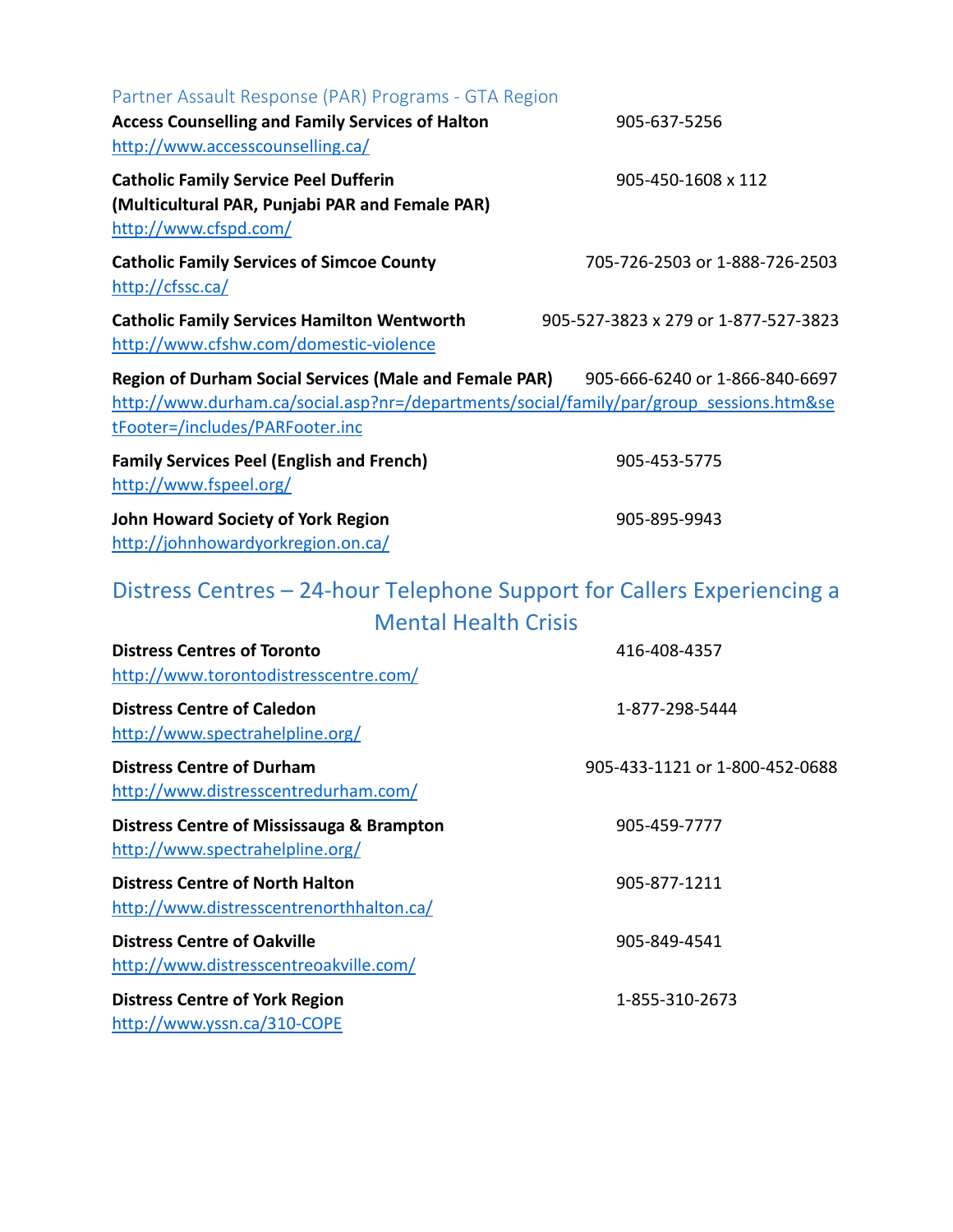## Mobile Crisis Programs to Respond to Urgent Mental Health Crises

Will speak to callers on the phone or visit at home or other location. They do **NOT** provide emergency response services. **For situations involving risk of violence** or safety concerns, **always call 9-1-1** 

| <b>Gerstein Centre (South Central Toronto)</b><br>http://www.gersteincentre.org/                                                                                                                                                   | 416-929-5200                             |
|------------------------------------------------------------------------------------------------------------------------------------------------------------------------------------------------------------------------------------|------------------------------------------|
| Youthdale Treatment Centres (Toronto - Youth under 16)<br>http://youthdale.ca/en/crisis services/mobile response.php                                                                                                               | 416-363-9990                             |
| The Scarborough Hospital (Scarborough & East York)<br>http://www.tsh.to/areas-of-care/mental-health/regional-crisis-programs/                                                                                                      | 416-495-2891                             |
| <b>Toronto Police Service Mobile Crisis Intervention Teams</b><br>http://www.torontopolice.on.ca/community/mcit.php<br>All Toronto<br>$\bullet$<br>In partnership with mental health professionals from six hospitals<br>$\bullet$ | $9 - 1 - 1$                              |
| <b>Durham Region Mobile Crisis Services</b><br>http://dmhs.ca/cause/crisis-response/                                                                                                                                               | 905-666-0483 or 1-800-742-1890           |
| <b>Halton Region Mobile Crisis Services</b><br>http://halton.cmha.ca/what-we-do/get-help-and-stay-safe-in-a-crisis/                                                                                                                | 1-877-825-9011                           |
| <b>Peel Region Mobile Crisis Service</b><br>http://peel.cmha.ca/247csp/                                                                                                                                                            | 905-278-9036 or 1-888-811-2222 (Caledon) |
| <b>York Region Mobile Crisis Service</b><br>http://www.yssn.ca/Crisis-Response-Services                                                                                                                                            | 1-855-310-COPE (2673)                    |

## Legal Information Related to Domestic Abuse, Intimate Partner Violence and Family Law

- **CLEO Community Legal Education Ontario** <http://www.cleo.on.ca/en/resources-and-publications/resources-and-publications>
- **FLEW Family Law Education for Women** <http://www.onefamilylaw.ca/>
- **One Family Law Webinars** <http://onefamilylaw.ca/en/webinar/%23victim>
- **OWJN- Ontario Women's Justice Network** [http://owjn.org/owjn\\_2009/](http://owjn.org/owjn_2009/)
- **Your Legal Rights** <http://yourlegalrights.on.ca/legal-topic/family-law/partner-abuse>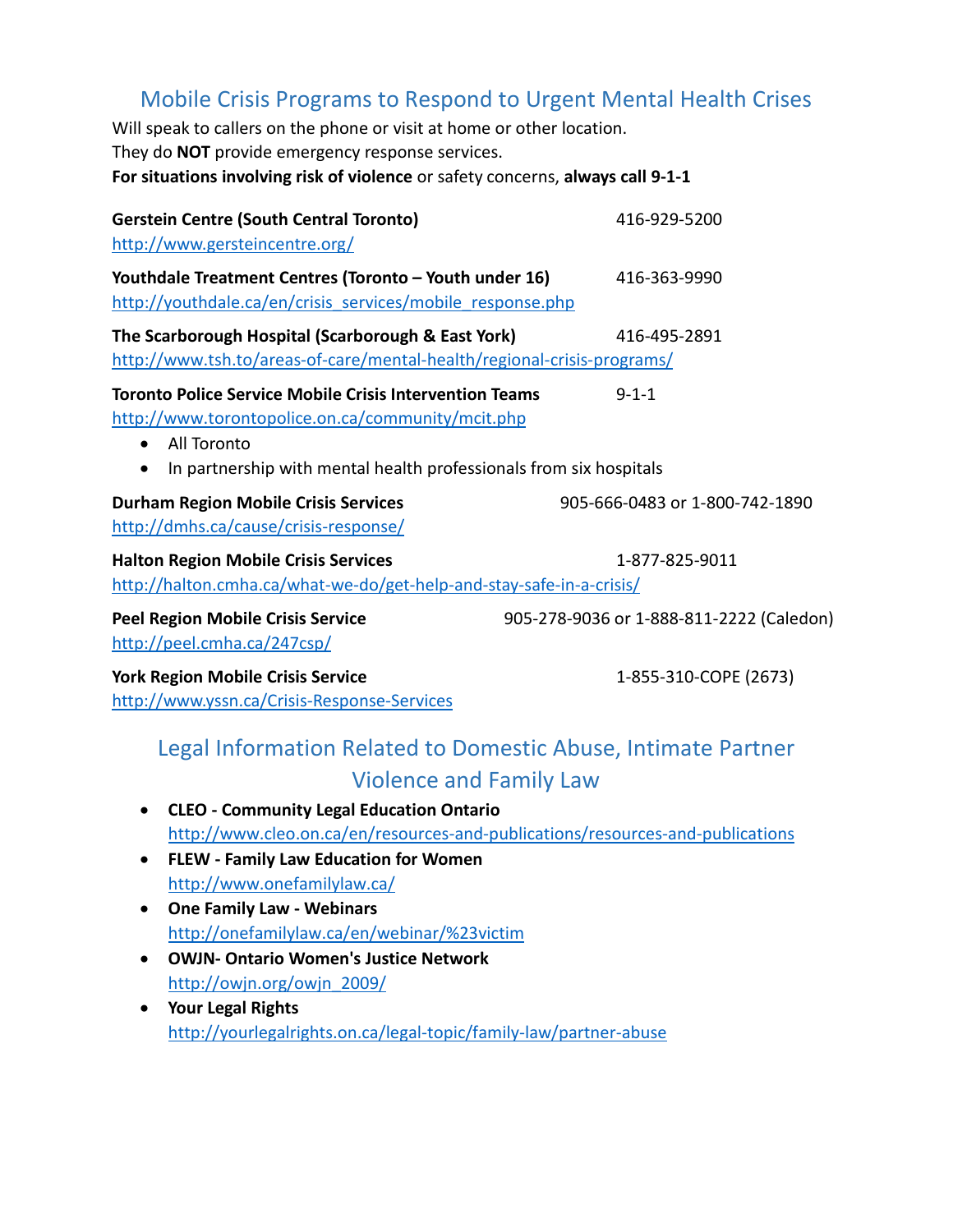## [Community Information Centres](http://www.211ontario.ca/)

- **Toronto** <http://www.211toronto.ca/>
- **Durham Region** <http://www.informdurham.com/>
- **Guelph and Wellington**  <https://communitylinks.cioc.ca/>
- **Halton Region** <http://search.hipinfo.info/>
- **Hamilton** <http://www.inform.hamilton.ca/>
- **Niagara Region** <https://niagara.cioc.ca/>
- **Northumberland/Peterborough/Kawartha/Haliburton** <https://fourinfo.cioc.ca/>
- **Peel Region** <https://peel.cioc.ca/>
- **Hastings/Prince Edward Counties** <http://quinte.cioc.ca/>
- **Simcoe County** <http://www.infosimcoecounty.ca/>
- **Waterloo** <http://www.waterlooregion.org/cic/>
- **York Region** <http://york.cioc.ca/>

## Internet Resources

- **Cover Your Tracks Online** <https://www.ywcatoronto.org/page.asp?l1=51&pid=74>
- **Creating a Safety Plan** [http://www.cleo.on.ca/sites/default/files/book\\_pdfs/plan.pdf](http://www.cleo.on.ca/sites/default/files/book_pdfs/plan.pdf)
- **Developing a Safety Plan** [http://www.neighboursfriendsandfamilies.ca/sites/neighboursfriendsandfamilies.ca/file](http://www.neighboursfriendsandfamilies.ca/sites/neighboursfriendsandfamilies.ca/files/Safety_planning_for_women_who_are_abused.pdf) [s/Safety\\_planning\\_for\\_women\\_who\\_are\\_abused.pdf](http://www.neighboursfriendsandfamilies.ca/sites/neighboursfriendsandfamilies.ca/files/Safety_planning_for_women_who_are_abused.pdf)
- **Safety Planning** [http://owjn.org/owjn\\_2009/legal-information/aboriginal-law/318](http://owjn.org/owjn_2009/legal-information/aboriginal-law/318)
- **Abuse is Wrong in Any Language** <http://www.justice.gc.ca/eng/rp-pr/cj-jp/fv-vf/fe-fa/pdf/AWAL-MIIL.pdf>
- **Duluth Model of Power and Control** <http://www.theduluthmodel.org/training/wheels.html>
- **Metropolitan Action Committee on Violence against Women and Children** <https://www.metrac.org/>